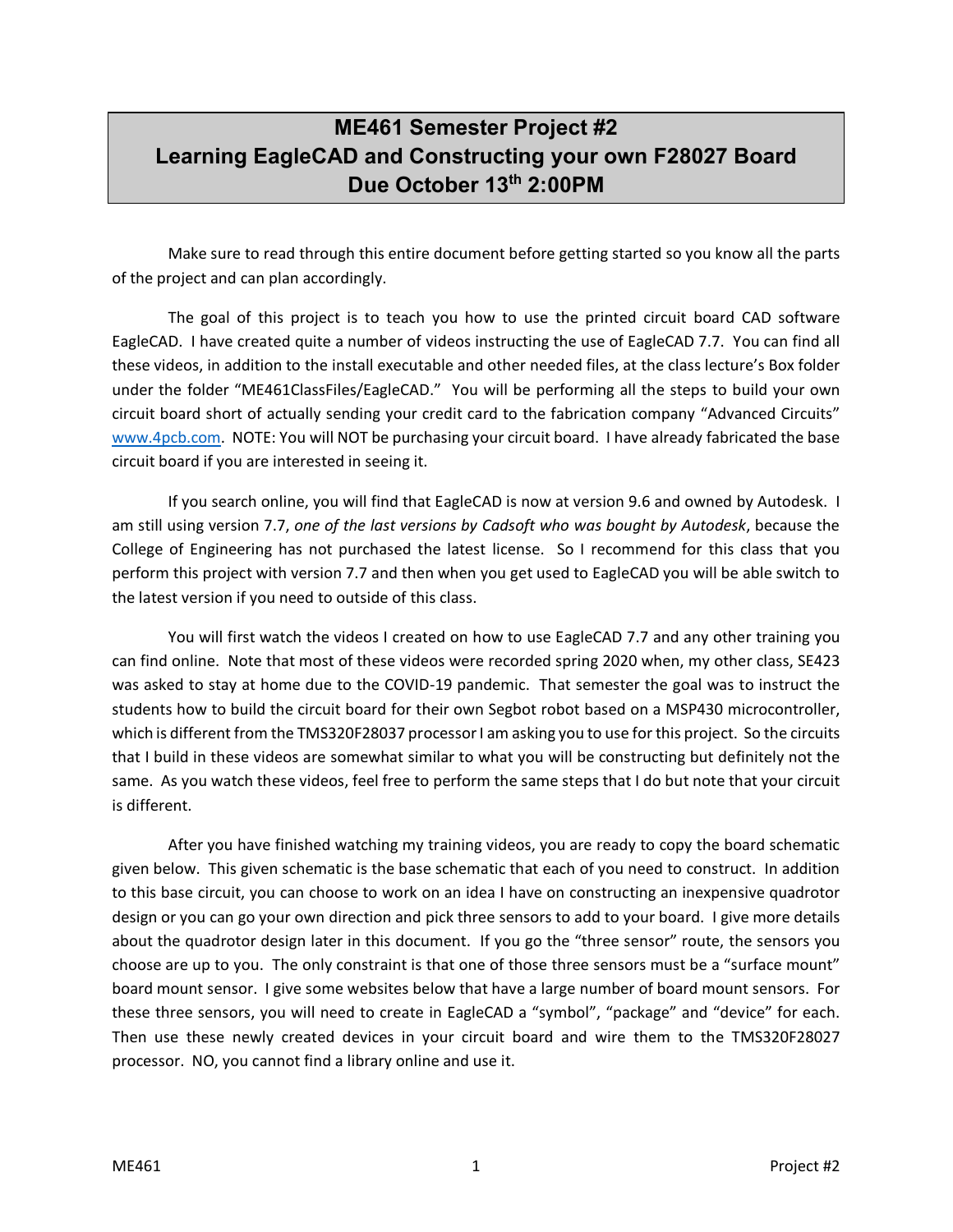## **Items to Complete by Due Date. Your job is to pace yourself so you get everything done by the due date.**

- 1. View all the EagleCAD instructional videos I recorded. As you are viewing the videos you will probably want to build some of the circuit that I build while recording the video to help you learn the different steps of circuit board construction. The circuit that I build in these videos is not the circuit you will be building for this project. You do not need to turn in these "scratch" files that you create while learning EagleCAD.
- 2. Create the base Schematic given below. Make sure to look at the full schematic and the descriptions of the zoomed in parts of the circuit below.
- 3. When finished with the base circuit's schematic, it is probably a good idea to work on the board layout to organize the parts generally in correct positions before adding the quadrotor parts or your three chosen sensors. Your circuit board can be as large as you need, but the idea of the base board is to have it connect to a Raspberry Pi board. Also **very important,** make sure your 20X2 pin female header on your board is orientated such that it connects correctly to the 20X2 male header of a Raspberry Pi. The female header on your board will be soldered on the bottom of the board.
- 4. With the board somewhat laid out, you are ready to add the quadrotor parts or the three sensors you chose to add to your circuit board and interface with the TMS320F28027 processor. If you have chosen the "three sensor" route, I need to approve the sensors you pick, so send me an email with the sensors you would like to use. I want to make sure you are not picking a sensor that is too easy/hard to attach. Then, as described in the training videos, you will create an EagleCAD symbol, package and device for both of these sensors. If it is a "through hole" device, you will need to indicate the outline of the sensor in your package. You should save these parts in your own EagleCAD part library so you can submit it along with your other files. Then add these three sensors to your board and wire them appropriately to your TMS320F28027 processor. Some of the wires connecting your sensor may also be connected to the 20X2 raspberry pi connector. For example if your sensor uses the I2C serial port to communicate, you will have the SDA and SCL pins connected to your sensor and to the 20X2 connector.
- 5. In your schematic, run the ERC error check. Take a **screen shot** showing that you have no critical errors. There will be some errors that do not need correcting and are just possible warnings.
- 6. Now that all your parts are on your board, you need to decide where to place all your parts on the board remembering that they cannot be too close together because wires still need to be routed to connect devices. You will be using 8 MIL (thousandth of an inch) width traces for most signals. For GND, +3.3V and +5V you will be using 20 MIL width traces (except where the pad connected, has a smaller width). Use the "autorouter" to route most traces on your board. For those GND and power pads that are smaller than 20 MILs you will need to hand route first and then run the autorouter. See the training videos again on how to do that. Take a **screen shot** showing your route achieved 100% routing. In addition, when you have a 100% routing, add a GND area fill to act as a ground plane on both the top and bottom layers. Take a **screen shot** of the completed board.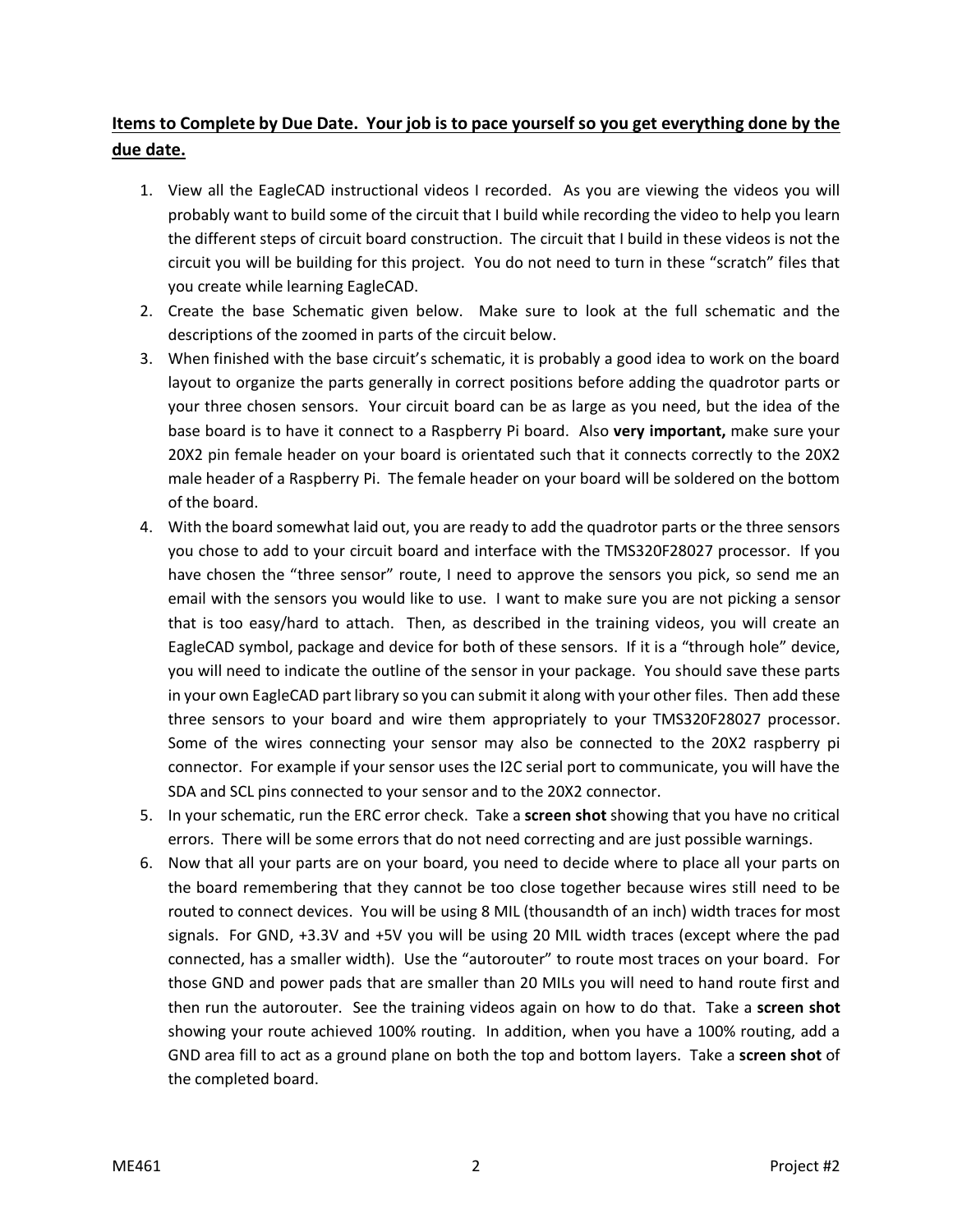- 7. Run the DRC Error check. Watch the videos and see EagleCAD Tips.pdf to find all the settings for the Design Rules Check. Take a **screen shot** of the DRC results. You will find that there are some errors that are OK. For example a GND wire's width is small than 20MILs at the surface mount pads that are smaller than 20MILs.
- 8. Go through the steps to fabricate your circuit board, but DO NOT order your board.
	- a. Generate your Gerber files with the given .cam Job file given at Box.
	- b. Zip all necessary Gerber files and send to [www.4pcb.com](http://www.4pcb.com/) "Free PCB File Check". The videos help with this along with EagleCAD Tips.pdf.
	- c. Wait for an email back from 4pcb.com say that you have "No Show Stoppers." Take a **screen shot** of that email indicating no show stoppers.
- 9. Submit to your Box folder:
	- a. All above requested screen shots.
	- b. Gerber files zip file
	- c. Zip of all your project files including your sensors library file.
	- d. PDF print out or clear screen shot of your final schematic.
	- e. Clear screen shot of your final board layout and routing.
	- f. Clear screen shots of the part's library Device view that you created for the quadrotor design or the three sensor's library Device view.

### **Parts Needed for Base circuit (If I forgot something of course add it)**

ME461EagleLibrary.lbr (given in Box folder)

TH\_PUSHBUTTON FT232RL MINI-USB-SHEILD-UX60A-MB-5ST TLV1117-3V3 TMS320F28027DAS

rcl.lbr

C-US

Find a 1206 size capacitor. Change its value to specify Farads in your schematic

CPOL-US

CPOL-USE3.5-8 100uF larger through hole capacitor. Change its value to specify Farads in your schematic. Need only one. For regulator's output.

R-US\_

Find a 1206 size resistor. Change its value to specify Ohms in your schematic.

L-US

L-USL2012C

con-lstb.lbr

| MA03-01 | Make sure Pin 1 is a square pad. You may have to modify the associated package. |
|---------|---------------------------------------------------------------------------------|
| MA03-02 | Make sure Pin 1 is a square pad. You may have to modify the associated package. |
| MA07-02 | Make sure Pin 1 is a square pad. You may have to modify the associated package. |
| MA20-02 | Make sure Pin 1 is a square pad. You may have to modify the associated package. |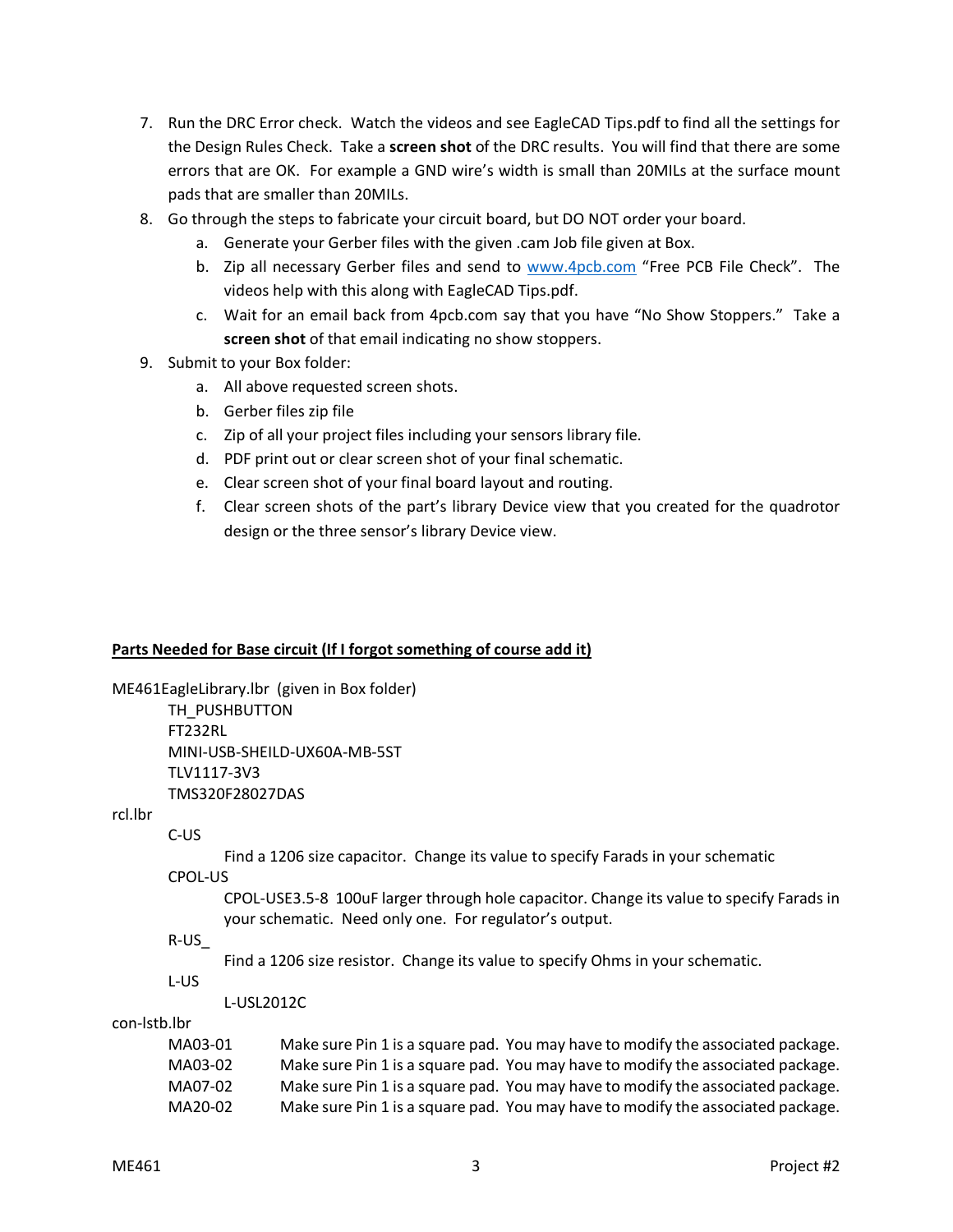Pinhead

PINHD-1X2

LED

PINHD-1X2 Make sure Pin 1 is square and Pin 2 is octagon. You may have to change the associated package.

Led

LEDCHIPLED\_1206

## **Choose Three Sensors to Add to the Base Circuit, Create a EagleCAD library for the Sensors and Wire the Sensors to the TMS320F28027 Processor on your Board.**

The sensors you choose need to be board mounted sensorsin either a surface mount package or throughhole package (this includes a sensor that has already been solder to its own circuit board and then can be connected with header pins.) One of the three sensors MUST be in a surface mount package. No cables connections, at least for the three sensors you need to choose. If you want to add a fourth sensor that has a cable connection, go for it. The three sensors need to be approved by me. In your EagleCAD package for the part, make sure to add an outline of sensor in relation to its pins or pads. Even if the sensor just connects using header pins, you need to go through all the steps of creating the sensor's EagleCAD "package", "symbol" and "device."

Possible sensor websites. You can choose a sensor for a different website also.

[https://www.digikey.com/en/resources/sensors/index?WT.z\\_vanity=SensorSelector](https://www.digikey.com/en/resources/sensors/index?WT.z_vanity=SensorSelector) DigiKey Sensors

<https://www.analog.com/en/products/sensors-mems.html>Analog Devices Sensors

<https://www.pololu.com/category/7/sensors>Pololu Sensors

<https://www.adafruit.com/category/35>Adafruit sensors

<https://www.sparkfun.com/categories/23>Spark fun sensors

<https://www.robotshop.com/en/sensors.html>Robotshop sensors

<https://solarbotics.com/product-category/parts/sensors/>Solarbotics Sensors

### **My Idea for a Quadrotor vehicle using the F28027 base board as a starting point.**

A few summers ago, I found some inexpensive quadrotor spare part motors. I attempted to create a quadrotor experiment that did not necessarily fly, but would be able to stabilize itself when sitting on a point. The advantage of not having the quadrotor fly, and just stabilize on a point, is that you do not have to consider the quadrotor carrying a battery. It would be a nice experiment to understand the stabilization control algorithm of a quadrotor. The experiment worked ok, but the circuit board was a bit too heavy. I am interested in trying out the experiment again using this smaller F28027 base board.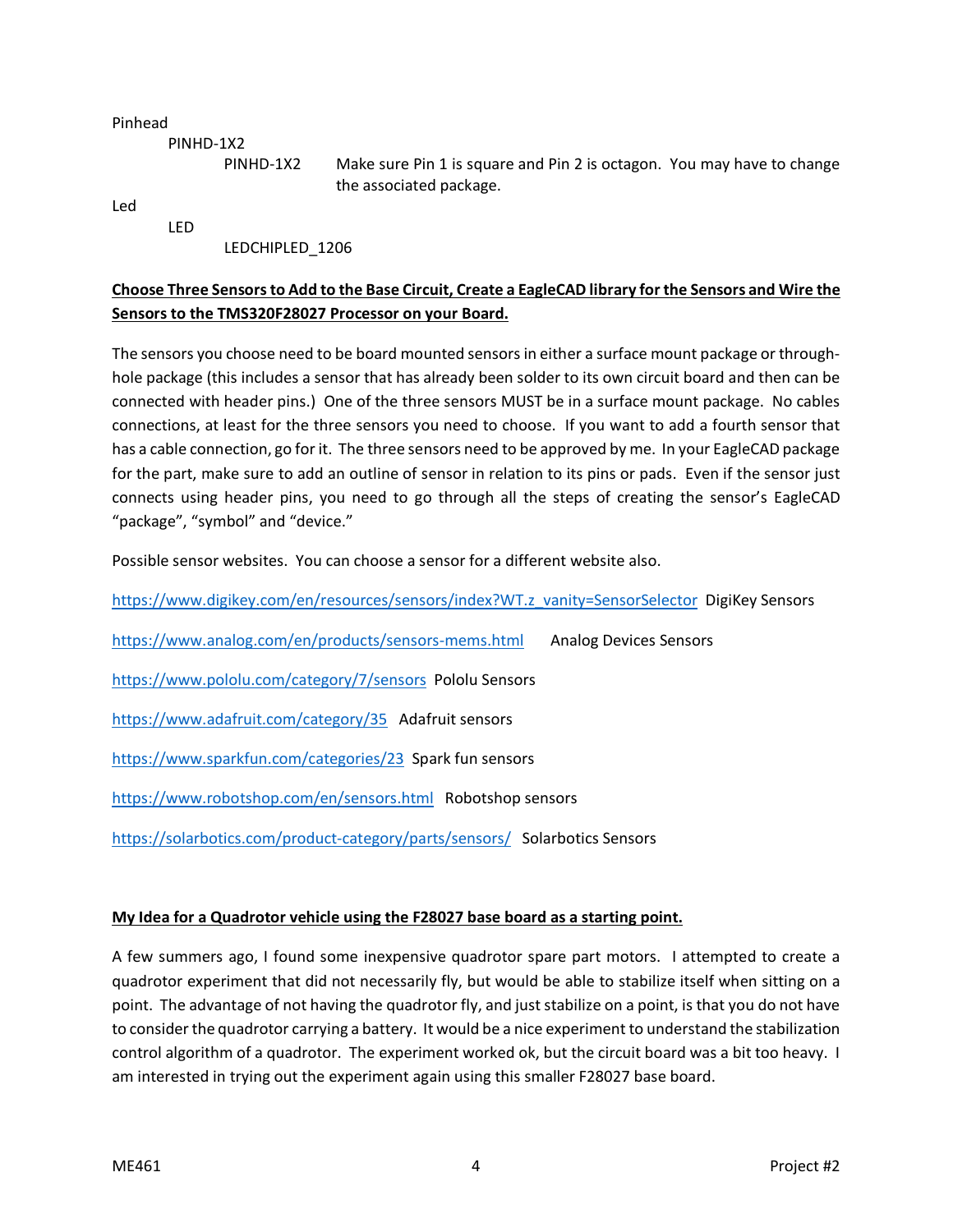

If you decide to go this route, you will add a few items to the base board to give it an IMU sensor along with the circuit to drive four DC motors. You will need to add to the base board:

- 1. Add a hole at each corner of the board to mount the motor/propeller actuator. Ask me for one of motor/propeller housing when you are doing the design so you can take measurements. Think about ways to hold the motor housing in place on the board in addition to using a machine screw and nut.
- 2. Each motor/propeller actuator will need a MOSFET to drive current to the motor. The MOSFET will be driven by a PWM signal from the F28027 chip. PWM duty cycle will be proportional to the current driven to the motor. Use the circuit below as a guide. Instead of the PMV31XN part, I instead have a similar part DMN2050L-7. Find the Digi-Key parts in the below pictures. Go to Digi-Key's website to find the data sheet for both the DMN2050L-7 MOSFET and BAT54 fly-back diode. You will need to create surface mount parts for these devices in EagleCAD. In the below schematic, MOTOR1, MOTOR2, MOTOR3, and MOTOR4 are the PWM signals from the F28027 chip. P7, P8, P9 and P10 are the connections to the motor+ and motor- wires of the motor housing. +BATT will be a 4.0V power source. Each MOSFET has a 100ohm and 10Kohm resistor in its circuit.
- 3. Close to the center of your board, you should add the MPU-9250 IMU board that you also have on your lab "green" board. You will need to create an EagleCAD "through-hole" device for this MPU-9250 board.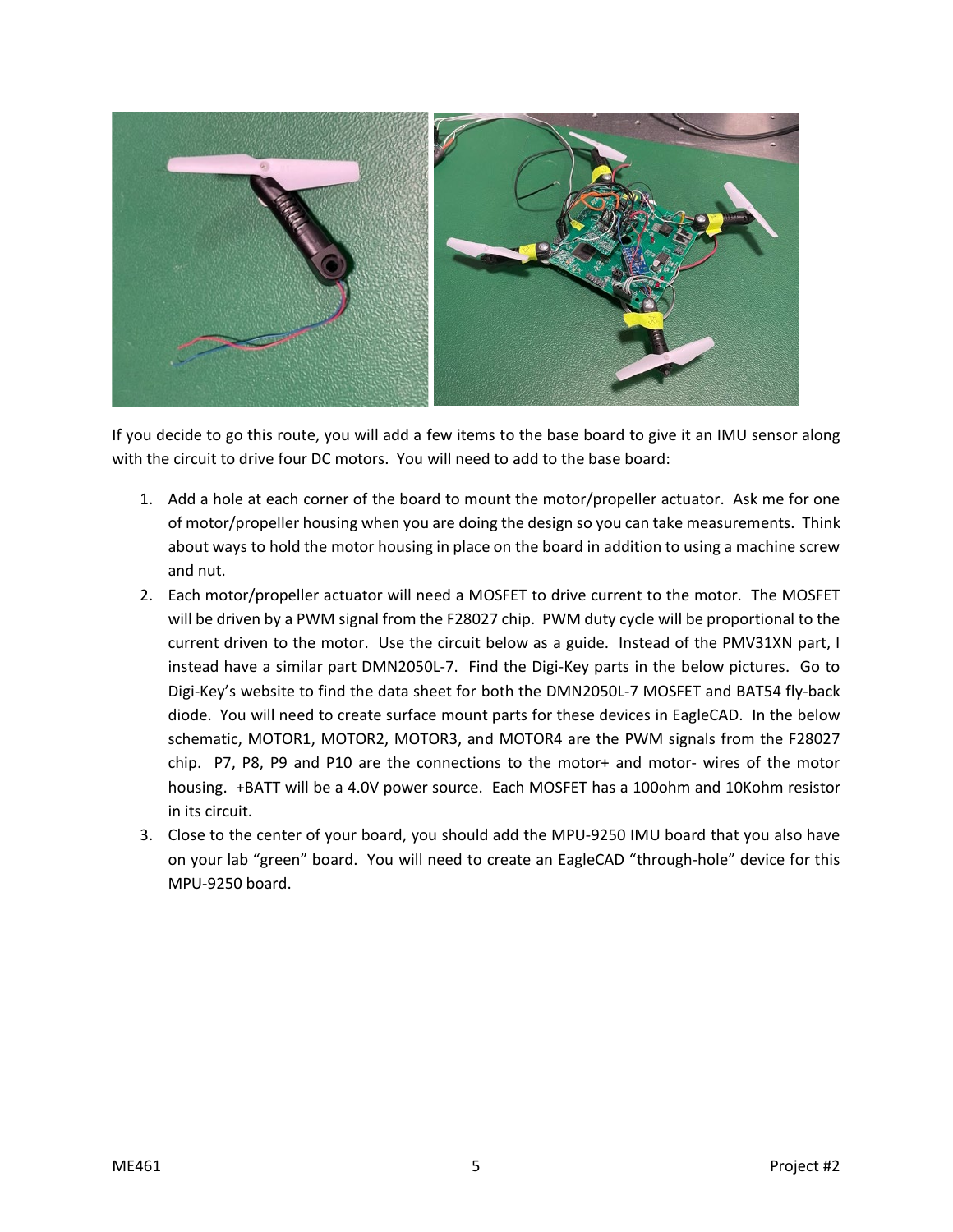





 $\overline{\phantom{a}}$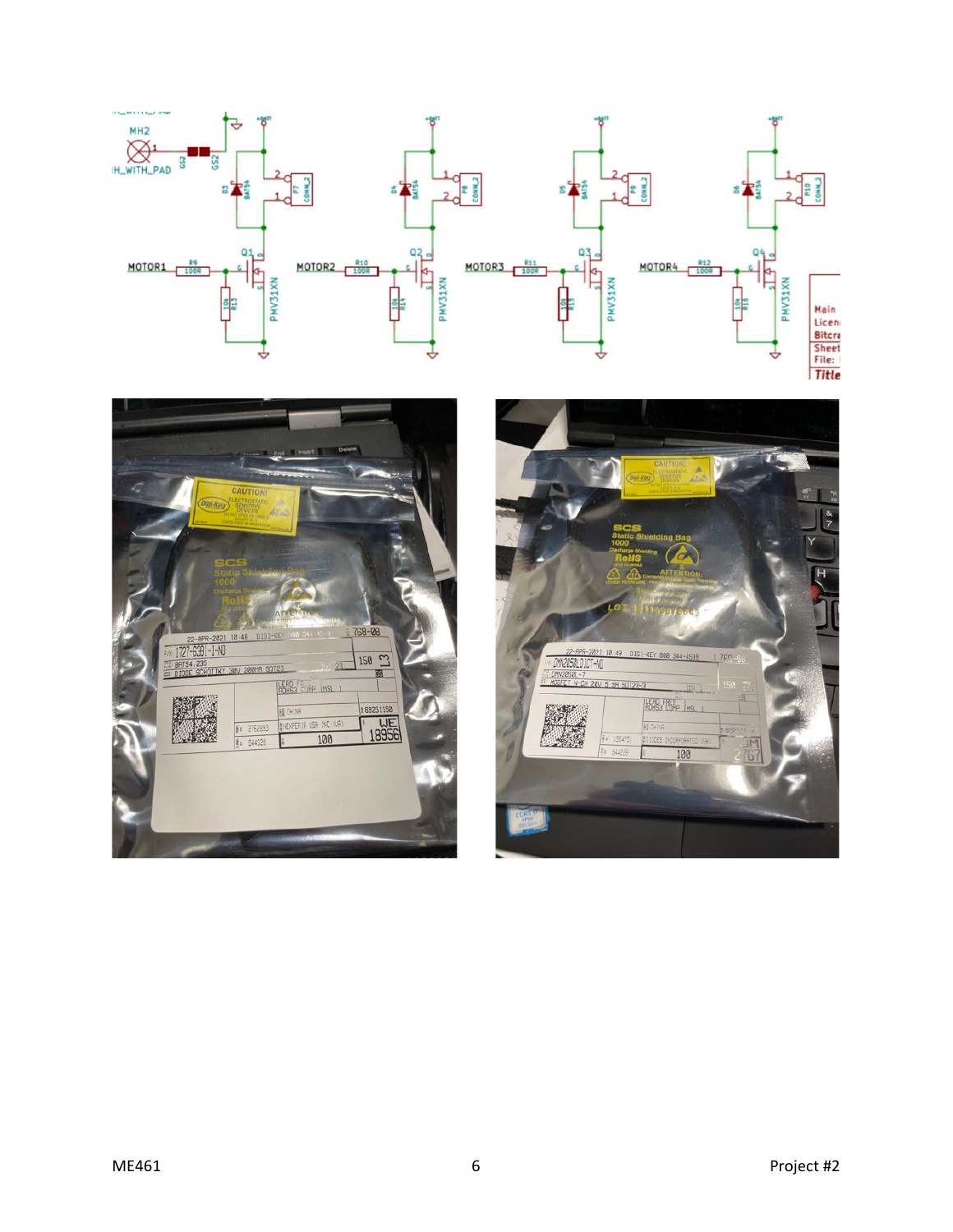

## **Base Schematic you need to reproduce and then add your two additional sensors. Zoom in if you cannot see some text.**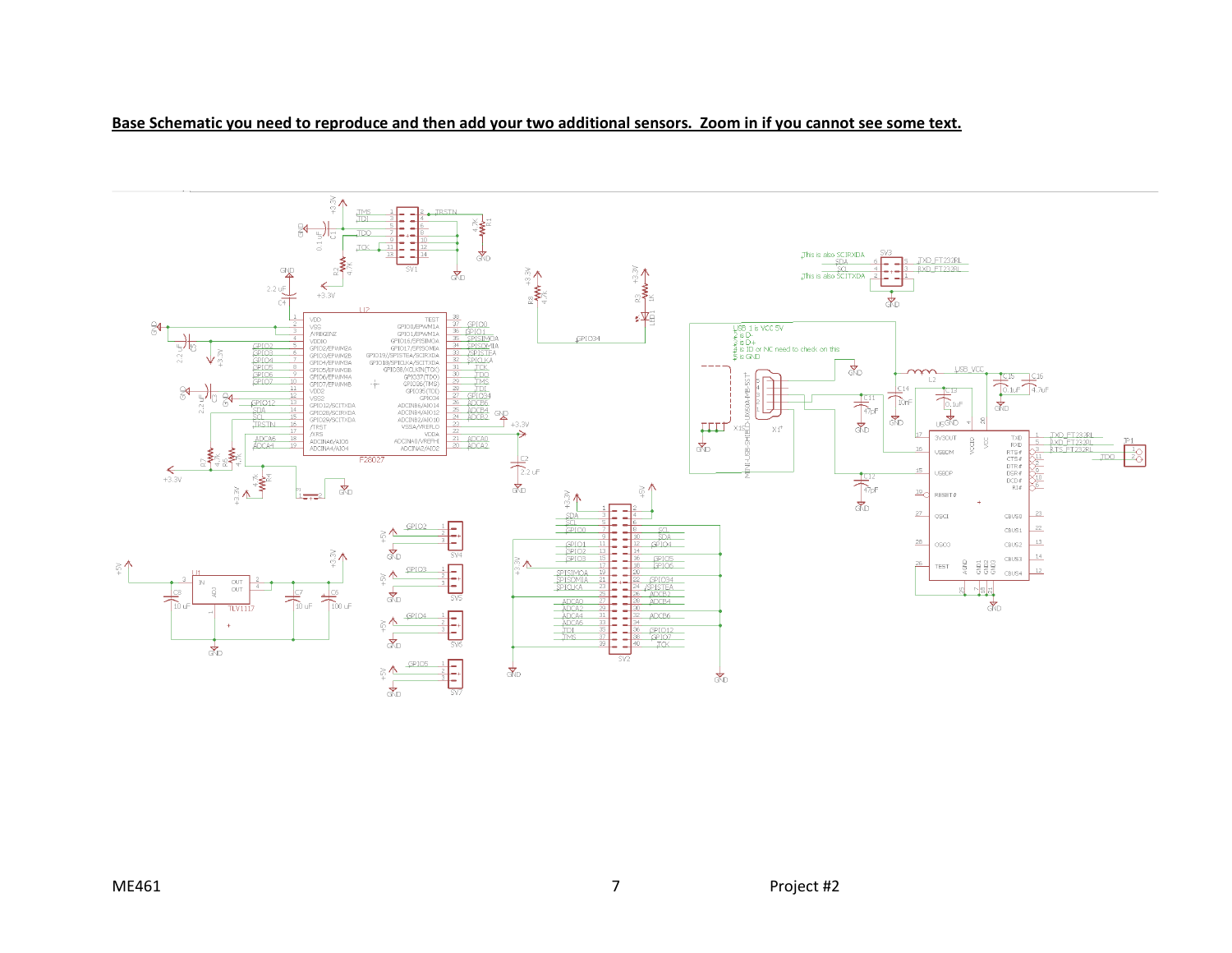## **Breakout of parts of the Base Circuit**

This is the virtual USB COM port circuit that converts the TMS320F28027's UART (SCIA) to USB. I recommend you start with this circuit first. The USB connector and FTDI FT232RL chip are in the ME461Eagle\_Library. The rest of the parts are found in the pinhead and rcl libraries, see above. Do not worry if your chips are labeled differently. For example the FT232RL chip is U5, but your board may have it U1. JP1 is a jumper that can connect the RTS (ready to send) pin of the serial port to a boot pin of the TMS320F28027 processor.

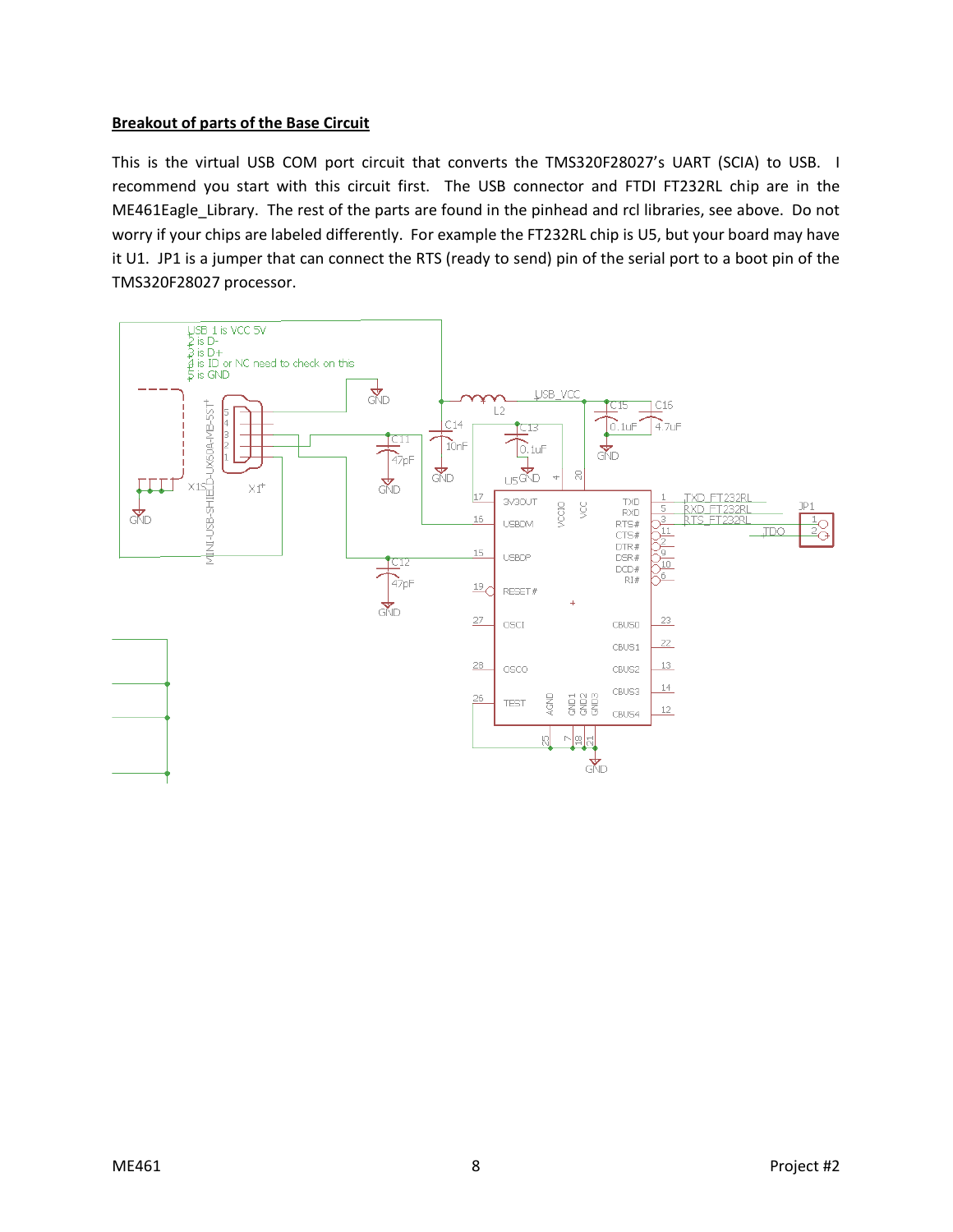The TMS320F28027 processor. This processor is the lowest speed and lowest memory version of the C2800 processors. It also comes in a package that is "pretty" straightforward to solder and that is the reason I chose it for this board design. When you are laying out this board make sure to keep the four 2.2uF capacitors within at least one centimeter (or so) of the power pin it is connected to. This processor has an internal crystal of 10MHz and that is clocked up by its PLL to 60MHz. It is a slower processor with fewer peripherals and pins but is programmed in the same fashion as the TMS320F28379D processor.



![](_page_8_Figure_2.jpeg)

![](_page_8_Figure_3.jpeg)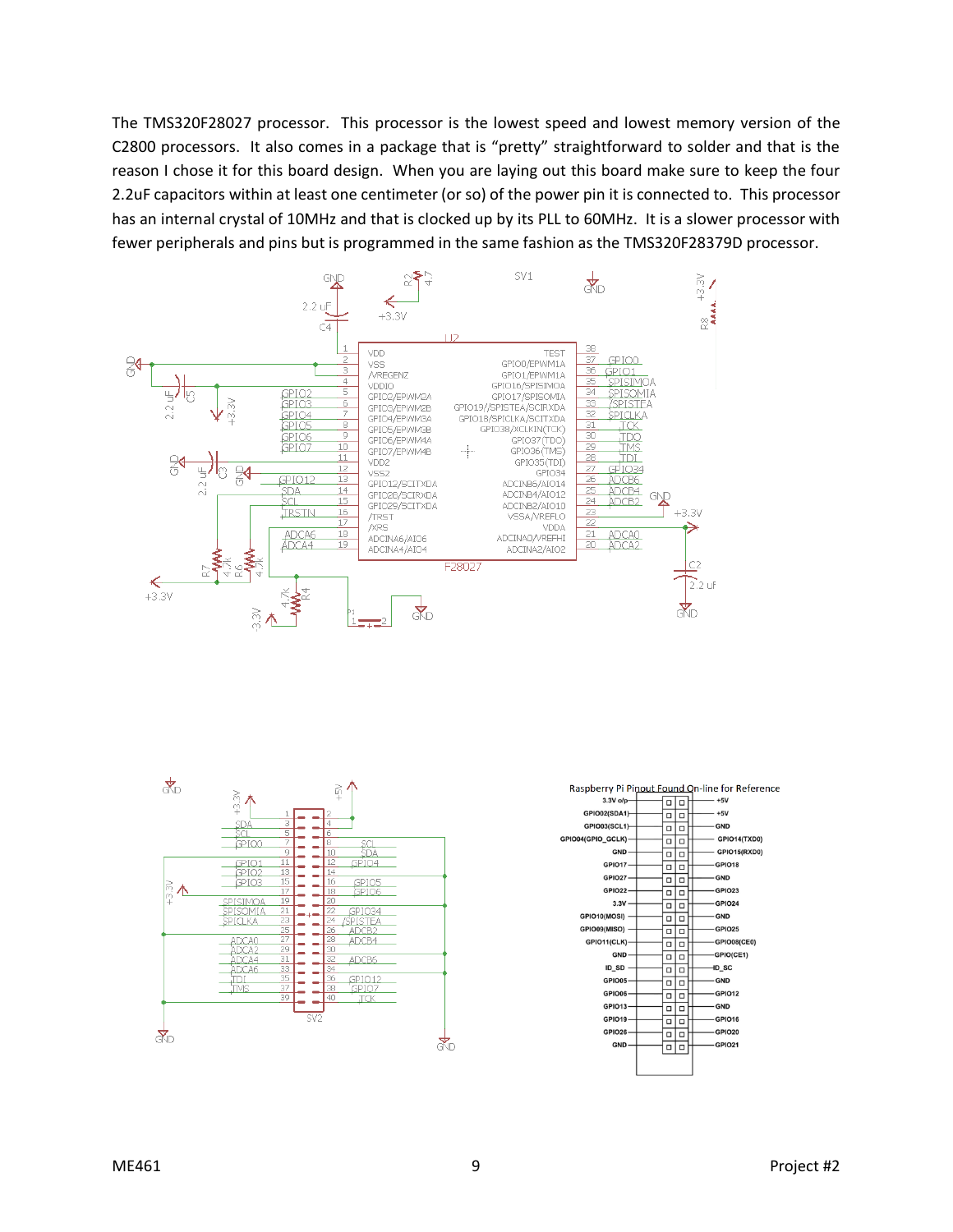JTAG connector.

![](_page_9_Figure_1.jpeg)

Regulator for 5 volts to 3.3 volts. The 5V would come from the 20X2 connector. We are not going to populate this for lab. This is needed if the board will be a standalone board. Also connectors for 4 RC servos that are wired to TMS320F28027 EPWM pins.

![](_page_9_Figure_3.jpeg)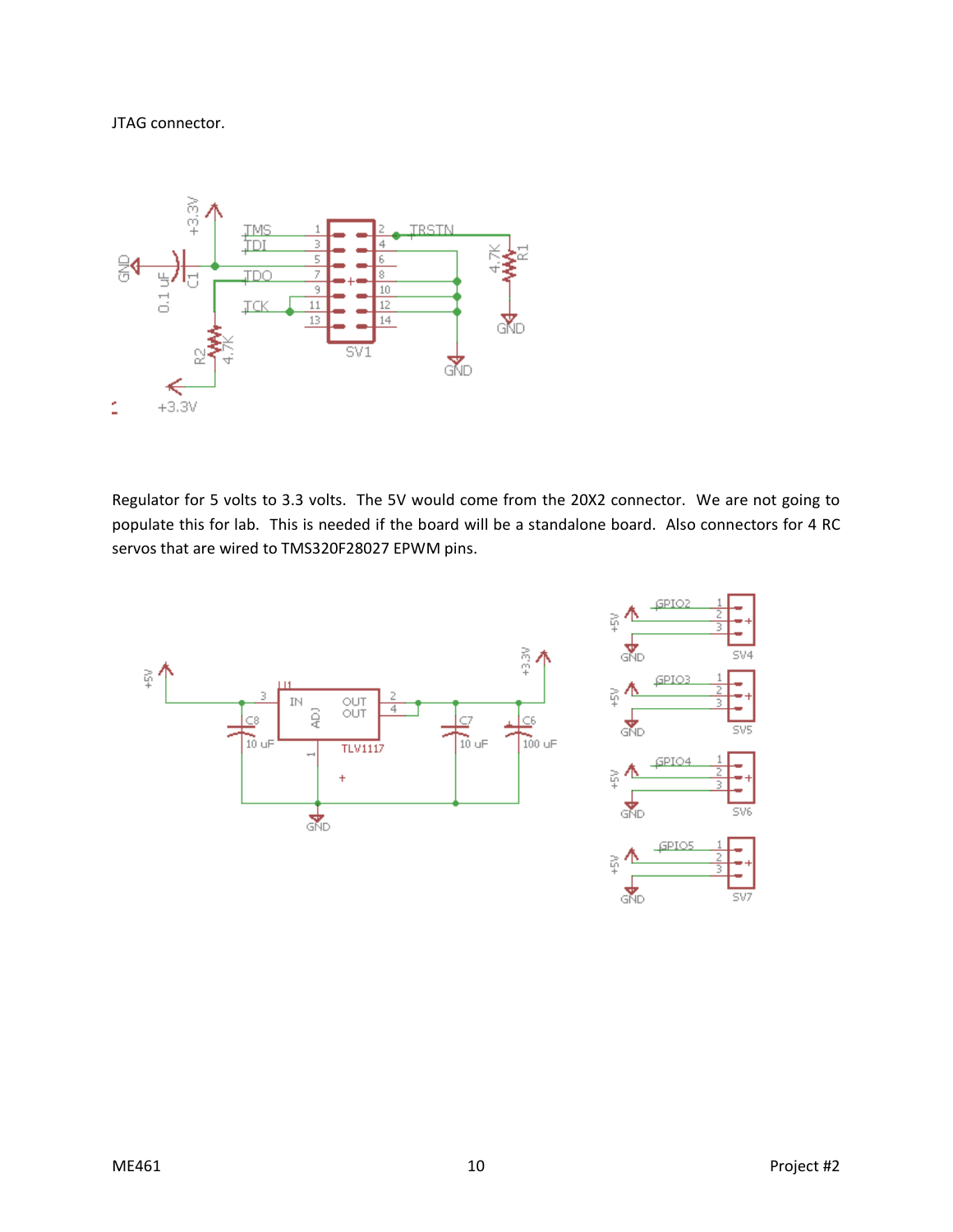The board's one LED connected to GPIO34, which is a standard choice for C2000 development boards. GPIO34 also determines boot mode on power up. We always want it high on power up so that it why it is pulled up through a 4.7K ohm resistor to 3.3V. The 1K ohm resistor is current limiting the current through the LED to protect both the LED and the GPIO pin.

![](_page_10_Figure_1.jpeg)

![](_page_10_Figure_2.jpeg)